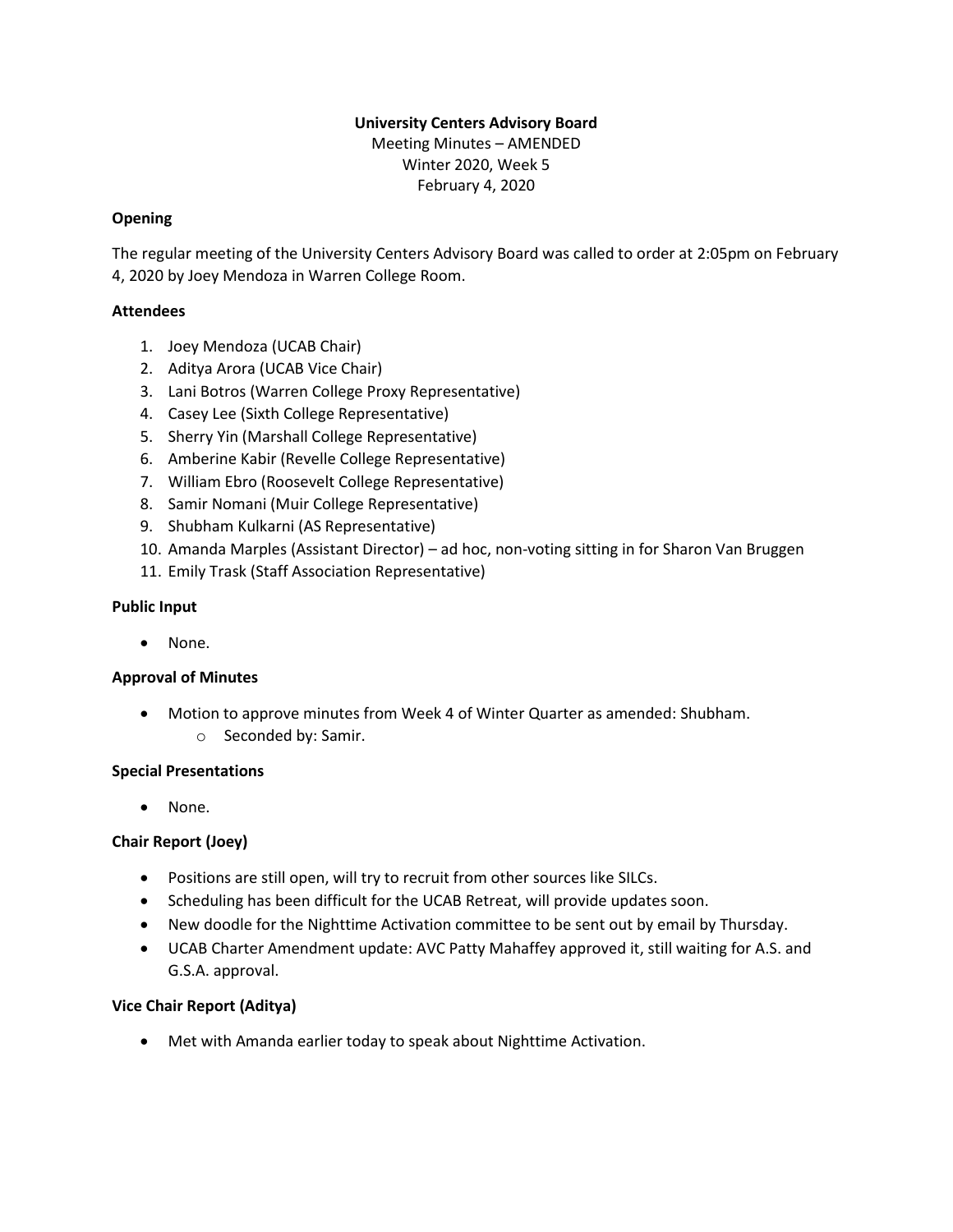#### Motion to Reorder to New Business: *Approved*

#### **Director Report (Amanda)**

- Nighttime Activation for Fall Finals Week
	- $\circ$  Purpose: Create a go-to place during finals week to support students studying late.
	- o Schedule: Brainstorming, Confirm Programming, Prepare Materials and Promotion.
	- $\circ$  Providing "nickels"/chips that students can use to get discounts on purchases in PC.
	- $\circ$  Different marketing ideas to promote event: stress balls, grassy areas for relaxation, creating additional lighting, massage chairs, charging stations/extension cords.
	- $\circ$  Different study zones to be created for people with different study habits. For example, a timed study space, classical music space.
		- Shubham: Could we do this for the old student center as well? Could we add signage there?
		- Joey: Yes, however, we are trying to do something long-term and create an environment of change in PC because it is close to Geisel and the center of campus. We want to make this year long, an event to make studying late more fun and safer for students.
		- Amanda: Yes, agreed. Another area we are contemplating is the Southeast Patio. We are also looking into different event names.
	- o Discussion/Questions:
		- Lani: Are these nickels a set idea?
			- Joey: No. It's just one idea to promote the event and support our vendors.
			- Lani: Something digital is better than a physical item since the nickel is not that environmentally friendly. Free food and snacks would be better than destress items. Also, puzzles aren't really used. Is it possible to extend the hours for the study zones?
			- Joey: The facilities are open 24 hours inside the building. The programming is closed by midnight, but the space will be open all night.
		- William: More marketing is needed for the event/program.
		- Samir: We should invest in whiteboards for students, even outside of finals time.
		- Sherry: We could advertise more at Geisel, so people who cannot find seats can go to PC instead.
		- Shubham: If we are going to go digital, we could use triton cash codes.
		- Joey: Or use eco-friendly materials. If we go digital, we would have to ask vendors to provide a digital receipt, which they are not obligated to do.

Motion to go to Closed Session: *Approved.*

*Closed Session regarding Shogun.*

#### **New Business**

Tech Fee Subsidy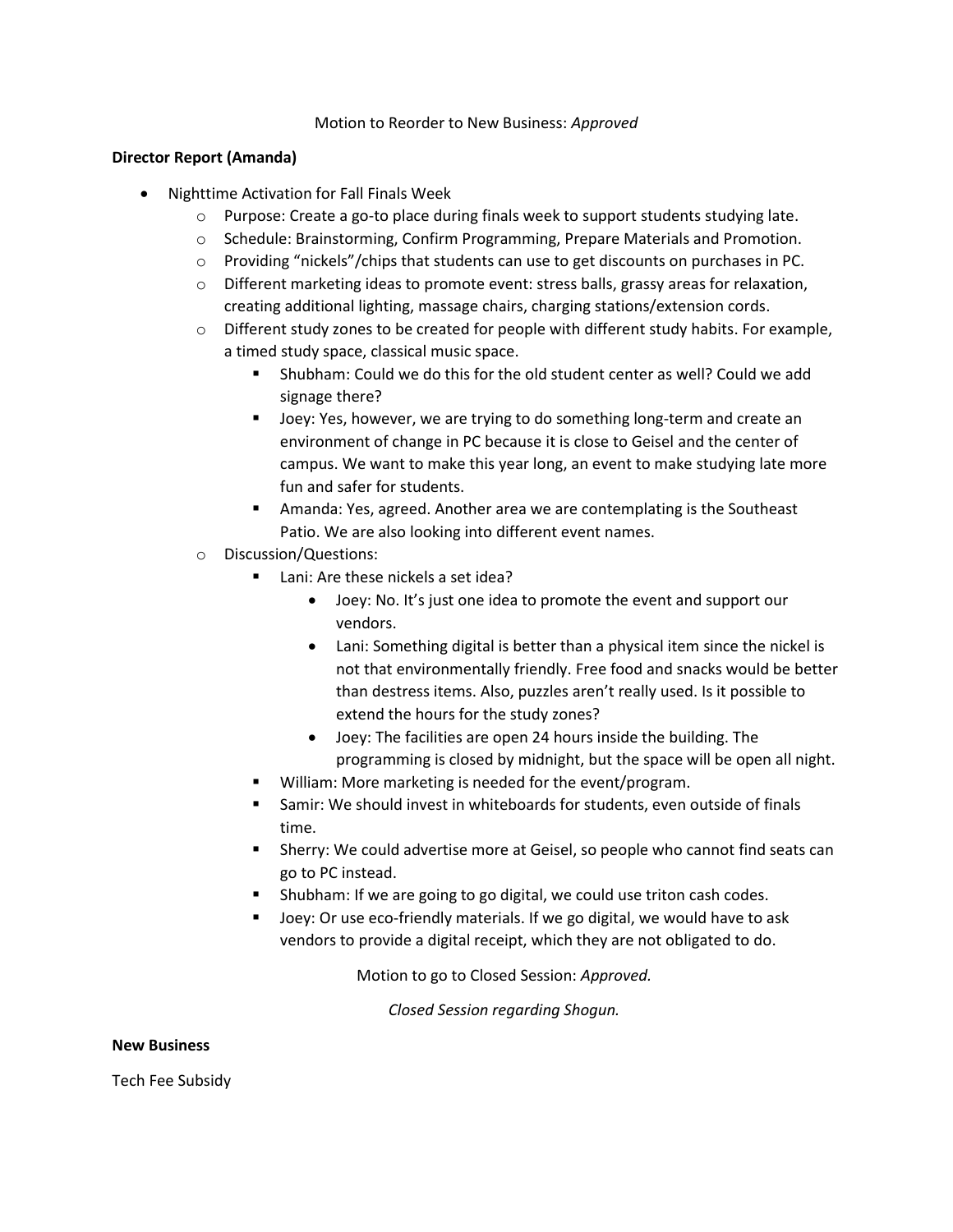- Pre-Physicians Assistant Student Org @UCSD
	- o Official Criteria Count:
		- 1. Educational? Yes.
		- 2. Gathering for more than 3 hours? No.
		- 3. During off hours Yes.
		- 4. At original student center? No.
		- 5. Alumni involved? Yes.
		- 6. Open to the public? Yes.
		- 7. Open to all UCSD students? Yes.
		- 8. Sought funding from other sources- Yes.
		- 9. Is it a fundraiser? No.
		- 10. Is it free? No.
	- o Motion to approve: *Approved.*
	- o Amount Approved: \$100.

# Transfer Center Space Discussion

- Transfer Presentation Last Week
	- $\circ$  Joey: Their concerns are simple to accommodate, except for their last request. Making a programmable event space is more difficult. We cannot use the current furniture. If we bought new furniture and renovated the space, it would require a budget, and thus require more time than we have. To make it easier for the transfer center to create events, we could remove the room reservation limitations for them.
		- Shubham: If we were to make this exception, is it only for the transfer center?
		- Joev: Yes.
	- o Shubham: What would the transfer center limitation be?
		- Joey: No limitation. But this is up for discussion. Jackie is simply asking for a guaranteed space for consistent use.
	- o William: Is there a way to make this space more permanent?
		- Joey: They will have their building space in 2022, so at that point, they won't need this satellite space.
	- o Lani: Is the renovation necessary if they plan to move?
		- Joey: This was part of the discussion. The restriction lifting would be easier to pull off and would not require a budget or renovation.
		- Lani: Are these programs effective in reaching their target audience?
		- Joey: We can ask for this kind of information. The cap removal would be beneficial because it allows them consistency and a benchmark to measure their success in future events.
	- $\circ$  Emily: Having this solution is better than disrupting and renovating the lounge space since students use the area. It will be easier for them and the students in the lounge.
		- Shubham: Agreed, if we divided the space, we lose student space which results in decreased productivity of the study space during events.
	- o Samir: Will they get priority on the rooms?
		- Joey: No, simply the number of reservations for them is no longer limited to 4.

Motion to Table Until Next Week: *Approved.*